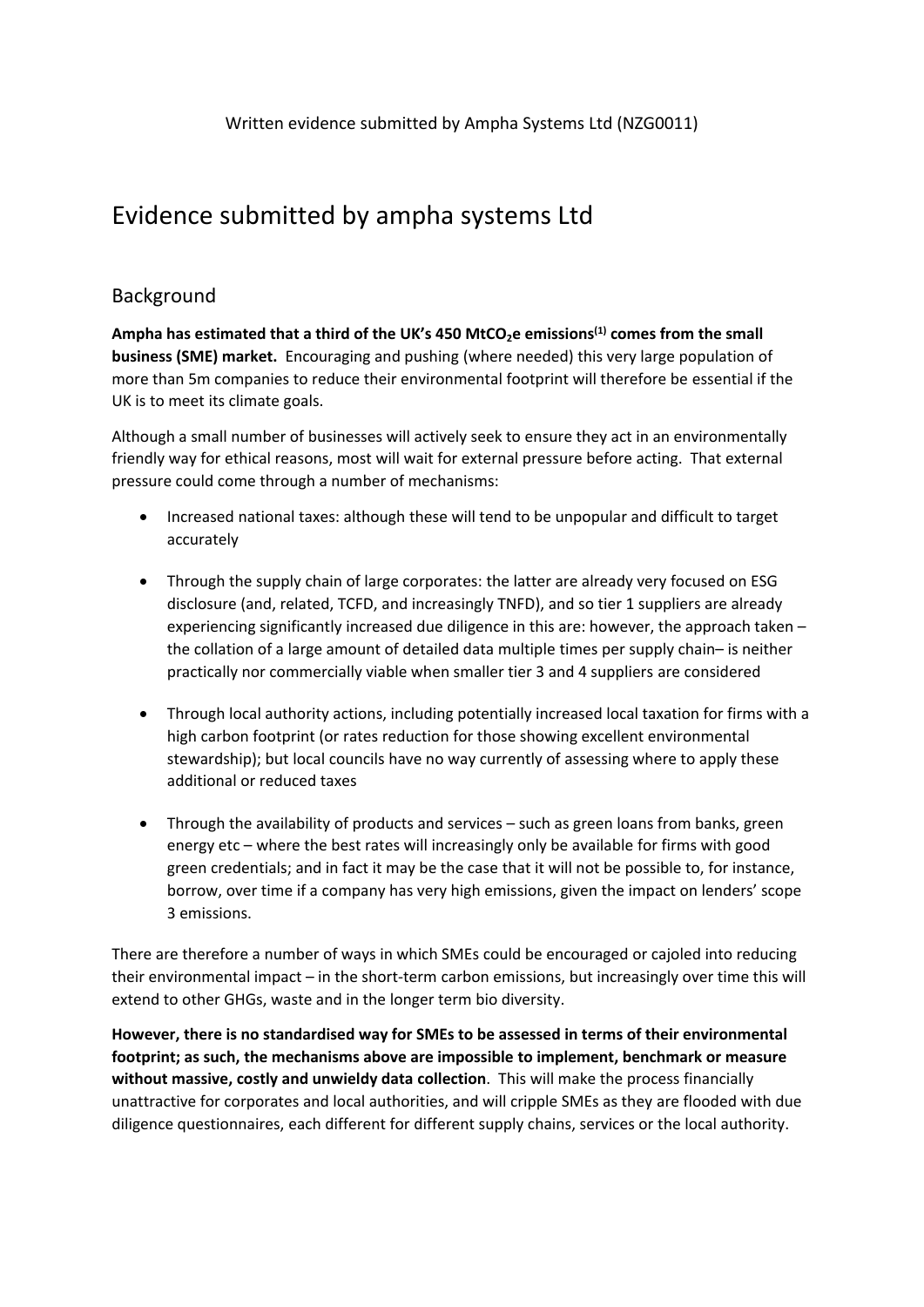## Introduction to ampha solution

In response to this structural problem, ampha is developing a **standardised way for SMEs to be assessed in terms of their environmental footprint and their ethical stance**:

- The environmental footprint will initially focus on carbon footprint and predominantly around scope 1 & 2, but will then extend to other GHG emissions, and, through levering data out of open banking and accounting software, will then be able to extend this to scope 3 (through the supply chain)
- The ethical stance seeks to assess whether the company appears to already have some interest in sustainability: by combining this with the environmental footprint, users (banks, utility companies, corporates, local authorities) are given an actionable segmentation with which to engage with SMEs.

#### **For SMEs this would therefore represent a single place for them to show their environmental footprint and ethical stance, massively reducing time wasted to bureaucracy, and enabling the business to not only show where it is now, but where it will be over time.**

Operationally, the ampha portal will help SMEs in a number of ways:

- Allowing them to baseline their current position, and so set out a plan to reduce GHG emissions over time
- Giving them access to advice, both digital and through a network of consultancies
- Linking through to products and services to either reduce their GHG emissions, or to take advantage of more competitive rates
- Linking through to accreditation sites, giving them greater consumer visibility
- Linking through to offsetting schemes for GHG that remain.

#### Role of Ofgem and energy companies

A key element of the ampha solution is that the initial carbon footprint is calculated using actual electricity and gas consumption. It is of course possible to model this – as ampha is currently doing – but by having actual electricity and gas consumption at scale – and knowing which SMEs take green products already – it ensures that the basis of the initial assessment is extremely accurate.

This data is already shared by the utility companies with the Credit Reference Agencies, and in fact, given the green assessment is likely to be integrated into credit scores over time, the permissions already in place for sharing this data are therefore fit for the proposed purpose.

In the same way that Commercial Credit Data Sharing (CCDS) coming out of the Small Business Enterprise and Employment (SBEE) act of 2015, combined with Open Banking, has delivered innovation into the finance sector, the increased sharing of data, and the advent of Open Energy can transform the energy sector over time.

(1) https://assets.publishing.service.gov.uk/government/uploads/system/uploads/attachment\_data/file/957887/20 19\_Final\_greenhouse\_gas\_emissions\_statistical\_release.pdf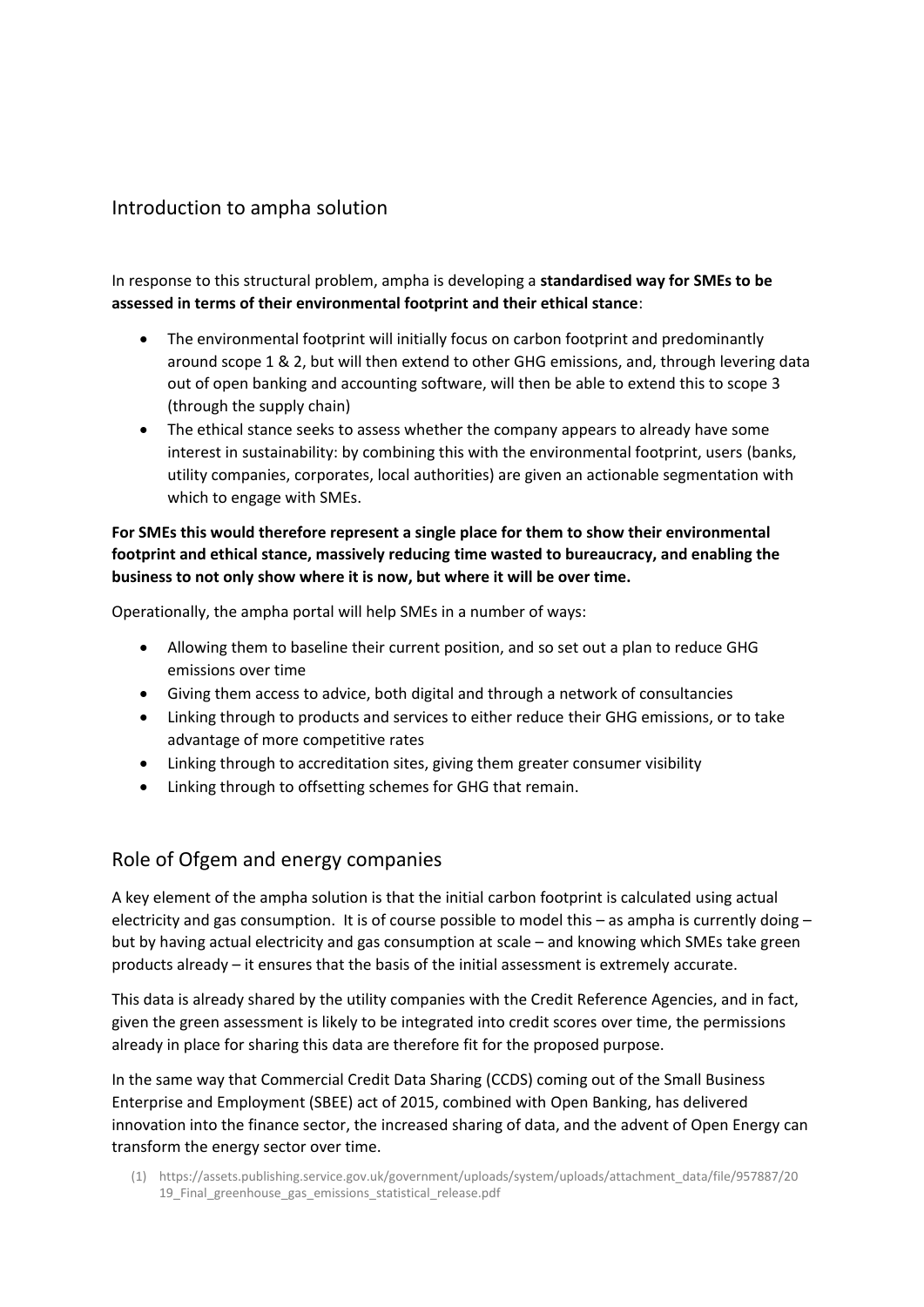**However, the urgency with which this needs to be addressed – highlighted by the IPCC report published 9 th August 2021 – means that we should not wait for longer term solutions to arrive. Rather, using current data sharing permissions, as referenced above, the utility companies should be mandated to share data for environmental R&D and product development.**

The benefits of this data underpinning the standardised score are multiple:

- It helps SMEs:
	- $\circ$  by not requiring them to enter this data (and with all the risks of errors, whether intentional or not)
	- o enabling them to baseline their current position
	- o enabling immediate suggestions to be made as to how to reduce their environmental footprint (i.e. whether to focus first on energy or on other elements)
	- o ensuring that SMEs can survive and thrive rather than be drowned in bureaucratic administration pushed onto them
- it helps local authorities as they look to implement their net zero strategies
	- o by baselining the current position, allowing them to track progress over time
	- $\circ$  by identifying where to target their activity whether in terms of incremental taxation for firms with high environmental footprint or through rebates for those with very low
	- o ensuring they can act swiftly, taking into account the balancing requirements of healthy local employment and environmental stewardship
- It helps corporates
	- o by ensuring that the initial assessment will be accurate enough to support initial SME engagement
	- $\circ$  reducing the need for in-house built due diligence assessments, which will be timely and unstandardised
	- o enabling them to assess the impact of their SME stakeholder population on their own scope 3 targets
- It helps central government by enabling benchmarking and comparison across regions, sectors, etc
	- o so providing the relevant data for policy decision making
	- $\circ$  and the ability to track progress over time, enabling mitigating actions to be taken where required.

Given the data is already shared, historically with Experian for TRAS (Theft Risk Assessment Service), and now with the Retail Energy Code Company, it will not require the energy companies to create new data sets, but rather purely to allow the current data to be used for environmental product development.

## Need for data driven assessment and tracking

The need for a data driven solution in the SME market is both urgent and unarguable. And this datadriven approach needs to be not only in terms of measuring after regulation (or pressure on corporates/local authorities) is made, but also in terms of how to help those businesses baseline where they currently are, and where they need to be.

To focus solely on the stick (or carrot), without providing an enabling platform, pre-loaded with the majority of information the SME needs, will create a burden on small businesses which they will not be able to carry; not only due to the lack of time and resource, but also due to the lack of expertise.